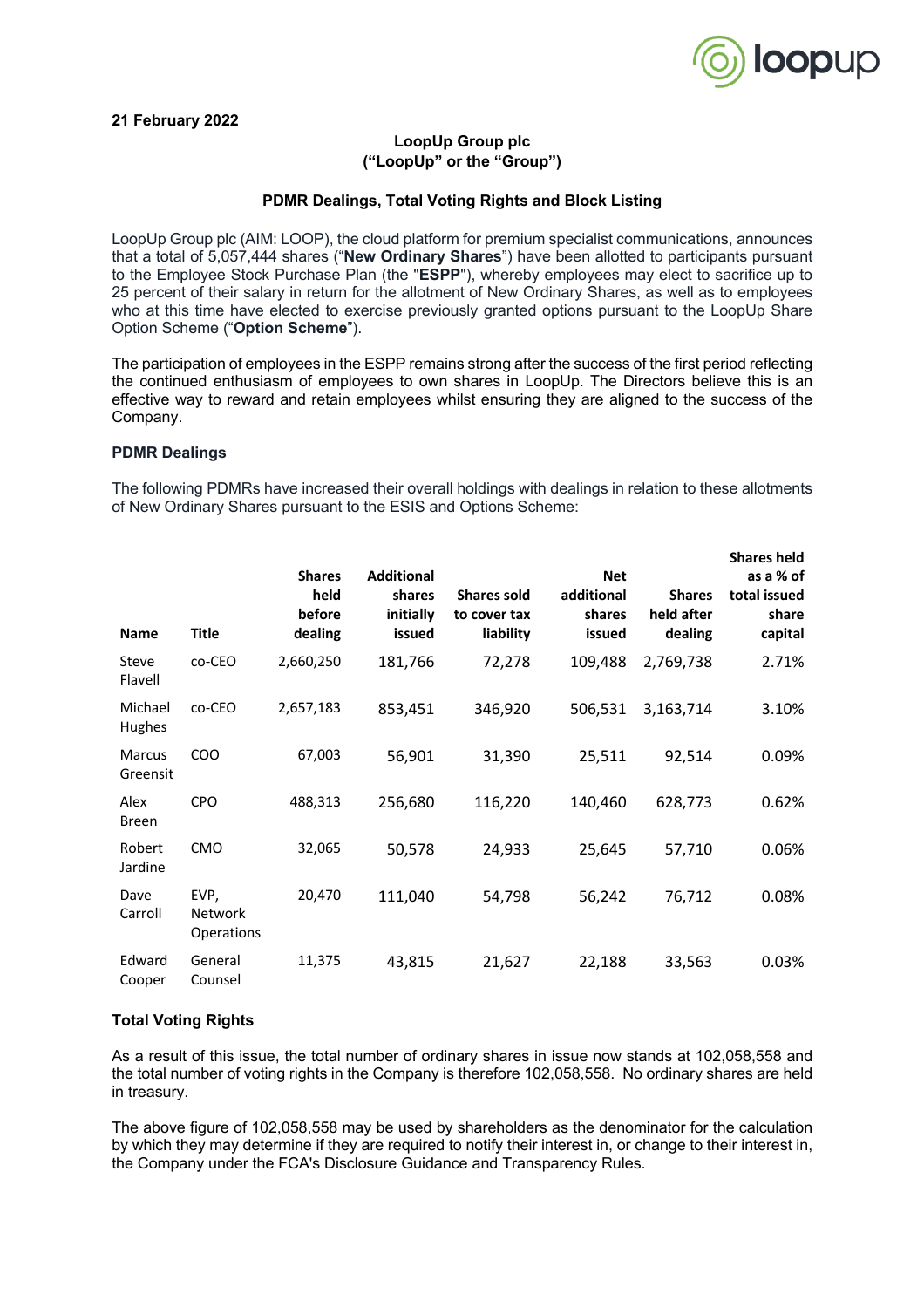The FCA notification, made in accordance with the UK version of the requirements of the EU Market Abuse Regulation (as part of UK law by virtue of the European Union (Withdrawal) Act 2018) is appended below.

# **Block Listing Application**

The Company further announces that due to the success of the ESPP, application has been made to the London Stock Exchange for admission of 5,000,000 ordinary shares of 0.5 pence each under a block listing. Such shares are to be issued from time to time to satisfy the allotment of shares pursuant to the ESPP.

Admission is expected to become effective on 24 February 2022. When issued, the shares will rank pari passu in all respects with the existing issued ordinary shares of the Group.

#### **For further information, please contact:**

| LoopUp Group plc<br>Steve Flavell, co-CEO                                                                                     | via FTI              |
|-------------------------------------------------------------------------------------------------------------------------------|----------------------|
| <b>Panmure Gordon (UK) Limited</b><br>Dominic Morley / Alina Vaskina (Corporate Finance)<br>Erik Anderson (Corporate Broking) | +44 (0) 20 7886 2500 |
| <b>Cenkos Securities Limited</b><br>Giles Balleny / Dan Hodkinson (Corporate Finance)<br>Alex Pollen / Dale Bellis (Sales)    | +44 (0) 20 7397 8900 |
| <b>FTI Consulting, LLP</b><br>Matt Dixon / Jamille Smith / Tom Blundell                                                       | +44 (0) 20 3727 1000 |

# **About LoopUp Group plc**

LoopUp (LSE AIM: LOOP) is a cloud platform for premium specialist communications, focusing on capabilities that complement foundational unified communications platforms, such as Microsoft Teams. The Group's flagship Cloud Telephony solution for Microsoft Teams enables enterprise customers to eliminate disparate on-premises phone systems and multiple telecommunications service providers, and consolidate their global telecommunications into a single cloud implementation. LoopUp's global IP backbone interconnects with 18 carefully selected regional carrier partners and the Group has market-leading coverage as a licensed telecommunications service provider. The Group is listed on the AIM market of the London Stock Exchange (LOOP) and is headquartered in London, with offices in the US, Spain, Germany, Hong Kong, Barbados and Australia. For further information, please visit: www.loopup.com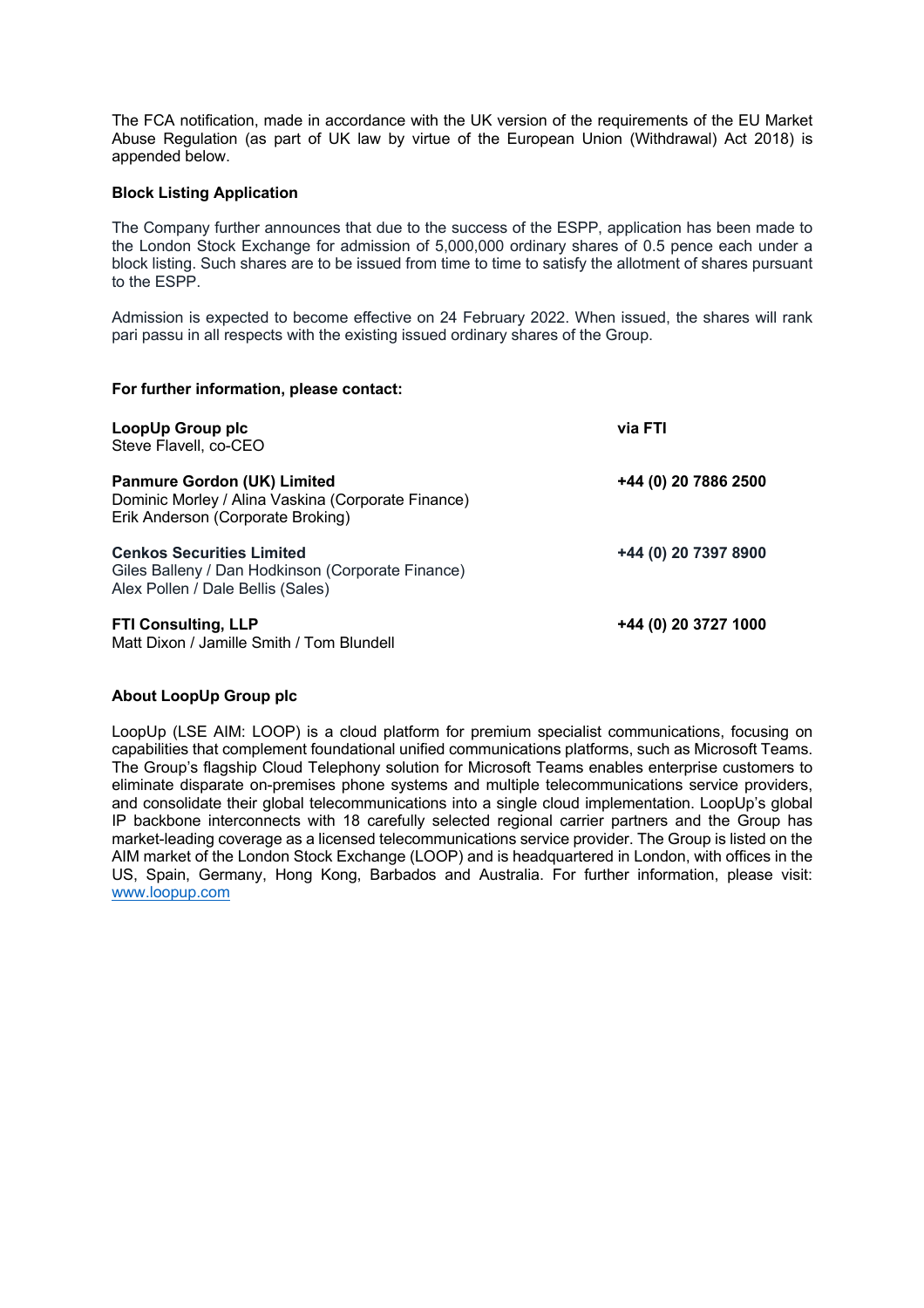**Notification and public disclosure of transactions by persons discharging managerial responsibilities and persons closely associated with them.**

| 1            | Details of the person discharging managerial responsibilities / person closely associated                                                                                                               |                                                                                                                                                                   |                                                                                     |                                                                                                        |  |  |
|--------------|---------------------------------------------------------------------------------------------------------------------------------------------------------------------------------------------------------|-------------------------------------------------------------------------------------------------------------------------------------------------------------------|-------------------------------------------------------------------------------------|--------------------------------------------------------------------------------------------------------|--|--|
| a)           | <b>Names</b>                                                                                                                                                                                            | <b>Steve Flavell</b><br>$1_{-}$<br><b>Michael Hughes</b><br>2.<br>3. Marcus Greensit<br>4. Alex Breen<br>5. Robert Jardine<br>6. Dave Carroll<br>7. Edward Cooper |                                                                                     |                                                                                                        |  |  |
| $\mathbf{2}$ | <b>Reason for the notification</b>                                                                                                                                                                      |                                                                                                                                                                   |                                                                                     |                                                                                                        |  |  |
| a)           | Position/status                                                                                                                                                                                         | Classified as PDMRs of the Company                                                                                                                                |                                                                                     |                                                                                                        |  |  |
| b)           | notification<br><b>Initial Notification</b><br>Initial<br>/Amendment                                                                                                                                    |                                                                                                                                                                   |                                                                                     |                                                                                                        |  |  |
| 3            | Details of the issuer, emission allowance market participant, auction platform, auctioneer<br>or auction monitor                                                                                        |                                                                                                                                                                   |                                                                                     |                                                                                                        |  |  |
| a)           | Name                                                                                                                                                                                                    | LoopUp Group plc                                                                                                                                                  |                                                                                     |                                                                                                        |  |  |
| b)           | LEI                                                                                                                                                                                                     | 21380063DQ4WXDQLYB80                                                                                                                                              |                                                                                     |                                                                                                        |  |  |
| 4            | Details of the transaction(s): section to be repeated for (i) each type of instrument; (ii)<br>each type of transaction; (iii) each date; and (iv) each place where transactions have been<br>conducted |                                                                                                                                                                   |                                                                                     |                                                                                                        |  |  |
| a)           | Description of the financial<br>instrument,<br>οf<br>type<br>instrument                                                                                                                                 | Ordinary shares of 0.5p                                                                                                                                           |                                                                                     |                                                                                                        |  |  |
| b)           | Identification code                                                                                                                                                                                     | GB00BYQP6S60                                                                                                                                                      |                                                                                     |                                                                                                        |  |  |
| c)           | Nature of the transaction                                                                                                                                                                               |                                                                                                                                                                   | Scheme and Employee Share Purchase Plan                                             | Allotment and part sale pursuant to a group Share Option                                               |  |  |
| d)           | Price(s) and volume(s)                                                                                                                                                                                  | Price(s)<br>8.5p<br>1.<br>2.<br>8.5p<br>3.<br>8.5p<br>8.5p<br>4.<br>8.5p<br>5.<br>8.5p<br>6.<br>8.5p<br>7.                                                        | Allotment<br>181,766<br>853,451<br>56,901<br>256,680<br>50,578<br>111,040<br>43,815 | Volume(s)<br>Sale to cover tax<br>72,278<br>346,920<br>31,390<br>116,220<br>24,933<br>54,798<br>21,627 |  |  |
|              |                                                                                                                                                                                                         |                                                                                                                                                                   |                                                                                     |                                                                                                        |  |  |